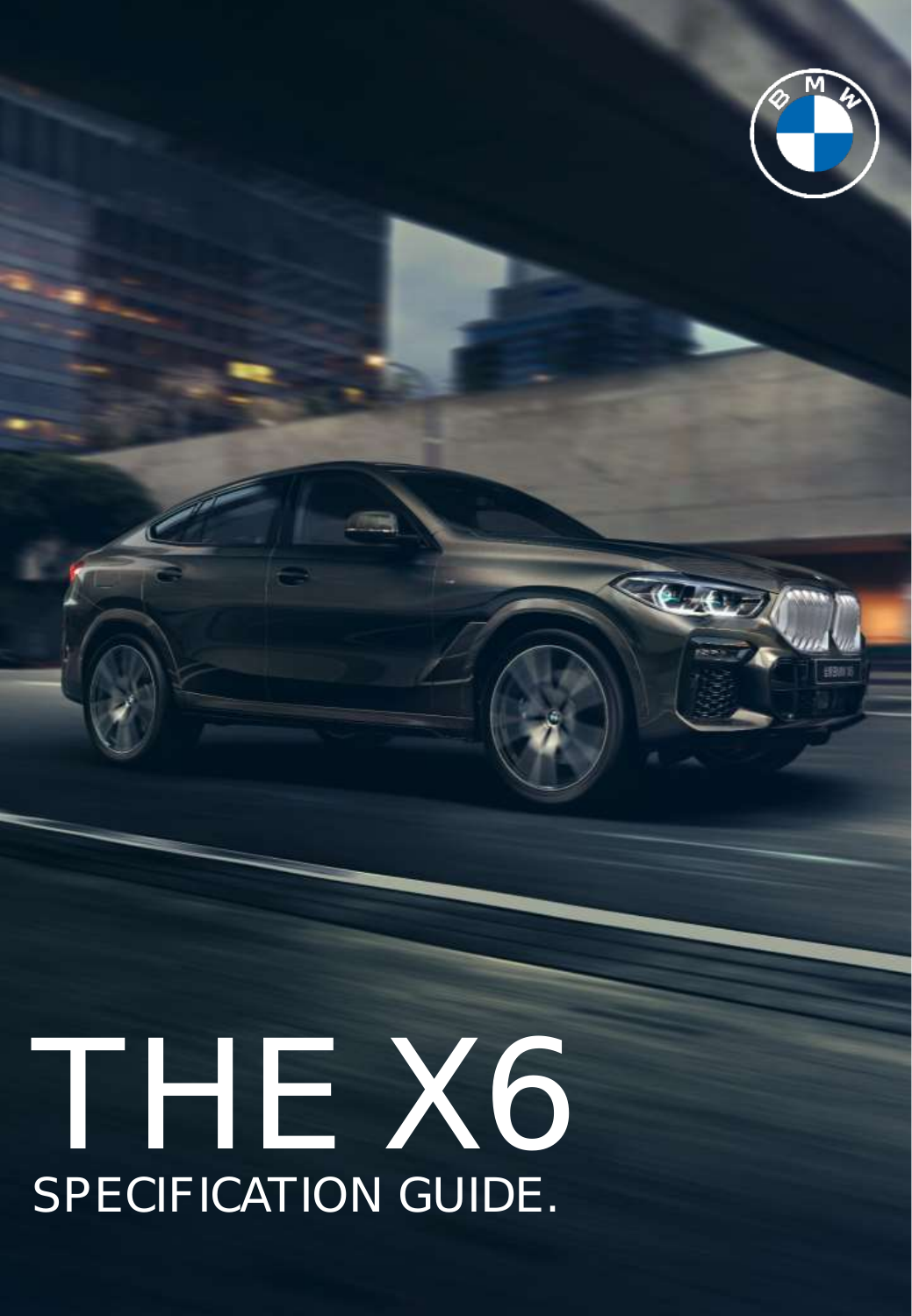## MODEL OVERVIEW.



### **xDrive30d** M Sport Package



**xDrive40i** M Sport Package

**Model Code:** GT22 8-speed Sport Automatic 2,993 cc, 6-Cylinder 195 kW / 620Nm

**Fuel Type:** Diesel **Consumption: 7.1 | / 100 km<sup>1</sup> CO<sup>2</sup> :** 186 g / km<sup>1</sup> **0-100kmh:** 6.5 sec



**M50i Pure**



**M50i**



**Model Code:** CY62 8-speed Sport Automatic 2,998 cc, 6-Cylinder 250 kW / 450Nm

**Model Code:** CY82 8-speed Sport Automatic 4,395 cc, 8-Cylinder 390 kW / 750Nm

**Fuel Type:** Petrol **Consumption:** 9.0 l / 100km<sup>1</sup> **CO<sup>2</sup> :** 206 g / km<sup>1</sup> **0-100kmh:** 5.5 sec

**Fuel Type:** Petrol **Consumption:** 11.5 l / 100km<sup>1</sup> **CO<sup>2</sup> :** 263 g / km<sup>1</sup> **0-100kmh:** 4.3 sec

**Model Code:** CY82 8-speed Sport Automatic 4,395 cc, 8-Cylinder 390 kW / 750Nm

**Fuel Type:** Petrol **Consumption:** 11.5 l / 100km<sup>1</sup> **CO<sup>2</sup> :** 263 g / km<sup>1</sup> **0-100kmh:** 4.3 sec

<sup>1</sup> Fuel consumption, CO2 emissions data, electrical consumption and range is based upon Combined Driving Test Cycle in accordance with ADR 81/02 on purpose built test vehicles. Actual figures will depend on many factors i traffic conditions, driving habits, prevailing conditions and your vehicle's equipment, condition and use. These figures should not be expected to be achieved in real world driving conditions and should only be used for co vehicle with another.

Please contact your preferred authorised BMW dealer or BMW Group Australia for information on vehicles that are available for sale, and the various specifications and options of vehicles that are available.

While BMW Group Australia has endeavoured to ensure that all information, representations, illustrations and specifications contained in these materials are accurate at the time of publication (February 2022), the informat in nature only. Product features, specifications, models and prices are subject to change without notice. The general information in these materials should always be read in conjunction with information from authorised BMW these materials, any inaccuracies and for any noncompliance by any vehicle with any representation, illustration, specification, description, product feature, colour, or other information contained in these materials.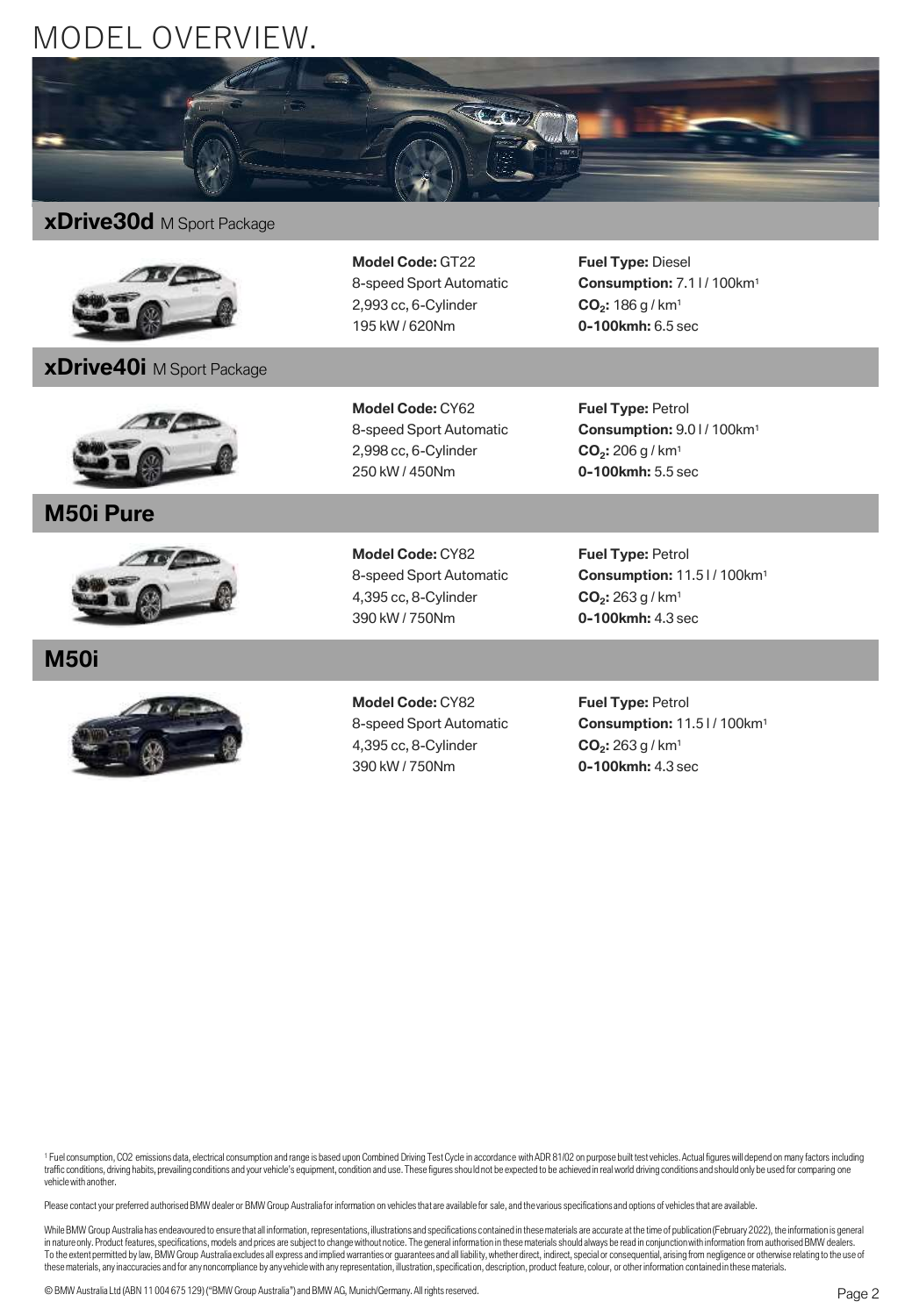# STANDARD EQUIPMENT.

### **xDrive30d** M Sport Package



**Powertrain and technology**

#### **Model Code:** GT22

8-speed Sport Automatic 2,993 cc, 6-Cylinder 195 kW / 620Nm

**Fuel Type:** Diesel **Consumption: 7.1 | / 100 km<sup>1</sup> CO<sup>2</sup> :** 186 g / km<sup>1</sup> **0-100kmh:** 6.5 sec

#### **Exterior design and equipment**

- M Sport Package 20" M light alloy wheels Star-spoke style 740 M Bicolour with Runflat tyres Exhaust pipe, trapezoidal, dual system left and right with chrome finisher check lot for vehicle details. Panorama glass sunroof M Aerodynamics package M High-gloss Shadow Line Air breather surround in high-gloss black **Interior design, comfort and equipment** • Automatic tailgate operation with contactless operation • Automatic air conditioning with 2.5-zone control, with Automatic recirculated air control (AUC), microfilter, active carbon filter and solar/fogging sensors • Electric seat adjustment front with memory function for drive<br>• Comfort Access System, keyless entry to all doors incl. autor • Comfort Access System, keyless entry to all doors incl. automatic proximity unlocking / locking and BMW Digital Key and NFC Key Card Seat heating for driver and front passenger • Floor mats in velour<br>• Interior trim finishers • Interior trim finishers Aluminium 'Mesheffect' dark (4KM) • Sport seats for driver and front passenger with side bolster adjustment • Lumbar support, for driver and front passenger Storage compartment package incl. nets on the back of the front seats, door pockets front and rear, bag hooks and 4 fastening points in the luggage compartment, power sockets in the front & rear centre console and luggage compartment (12 volts) • Cup holders in front centre console, rear centre armrest, door pockets front and rear • Through loading system with 40:20:40 backrest split • Upholstery, leather 'Vernasca' (M\*\*\*) • Door sill finishers with 'M' designation, front • M Interior trim finishers Aluminium Tetragon (4KK) • M Leather steering wheel with multifunction buttons • M Headliner Anthracite<br>• Instrument panel in Ser • Instrument panel in Sensatec **BMW ConnectedDrive** • Intelligent Emergency Call • TeleServices<br>• Wireless sma • Wireless smartphone connection for Apple CarPlay and Android Auto • Vehicles apps (News and Weather)\*\*<br>• BMW Intelligent Personal Assistant\* • BMW Intelligent Personal Assistant\*\* • Remote Software Update\*\* • Connected Package Professional incl. Remote Services\*\*, Real Time Traffic Information (RTTI)\*\* and Concierge Services\*\* \*\* 3year subscription **Entertainment, communication and information** • BMW Live cockpit Professional\*\* with 12.3" instrument display and high-resolution (1920x1080) 12.3" Control Display incl. navigation, split screen function, touch display, iDrive touch Controller, natural voice control, USB Map Updates\*\* and BMW Intelligent Personal Assistant\*\* USB connection, USB type A (1.5 A) connection in cup holder area and USB type C (3 A) connection in centre console storage compartment • Travel & Comfort system, 2 x USB Type C (3 A) connection in backrest of 1st seat row, preparation for multifunction bracket • DAB+ digital radio tuner • Personal Profile, personalisation of important controls • HiFi Loudspeaker system with 205W digital amplifier and 10-loudspeakers • TwinPower Turbo inline 6-cylinder diesel engine • 8-speed sport automatic transmission, Steptronic with gearshift paddles • Driving Experience Control, Sport, Comfort and ECO PRO modes • Adaptive M Suspenion • Dynamic Damper Control<br>• Auto Start/Stop function Auto Start/Stop function **Brake Energy Regeneration** • Brake-pad wear indicator Diesel particulate filter Electric power steering with Servotronic • Hill Descent Control (HDC) with electromechanical parking brake • M Sport brakes, blue painted brake callipers with 'M' designation M Sport Exhaust • Performance control, optimal torque is distributed to the individual wheels depending on the driving situation Start/Stop button • BMW xDrive, permanent all-wheel drive system with fully variable torque split **Safety Active Protection** Attentiveness Assistant • Airbags for driver and front passenger, head airbags for 1<sup>st</sup> & 2<sup>nd</sup> seat row, side airbags with seat occupancy detection for driver's and passenger side, side impact protection and knee airbag on driver's side • Inner-vented front and rear disc brakes Central locking with electronic immobiliser • Dynamic braking lights • Dynamic Stability Control (DSC), Anti-lock Braking System (ABS) and Dynamic Traction Control (DTC) • Emergency spare wheel • Runflat safety tyres incl. run-flat indicator • Warning triangle and first aid kit **Driver assistance** • BMW Head-Up Display • Driving Assistant Professional, incl. Active Cruise Control with Stop&Go function, Cross traffic warning on the front & rear, Steering & Lane Control Assistant, Lane keeping assistant with Side Collision Warning, Lane Change Assistant, Crossroads warning and Evasion Aid Parking Assistant Plus, incl. Parking Assistant with Active Park Distance Control (PDC) rear, Reversing Assistant, Surround View, Panorama View and 3D View **Speed Limiter** Speed Limit Info **Light and sight** • Adaptive LED headlights High beam assist • Rear LED taillights Fog lights, rear Electric fold-in side mirrors Exterior side mirrors, heated and electrically adjustable with anti-dazzle function for driver side and auto-dipping function on passenger side • Interior rear-view mirror with automatic anti-dazzle function Ambient interior lighting with 6 pre-defined selectable light designs incl.
	- Welcome Light Carpet and Dynamic Contour lighting

\*\* 3 year subscription (incl. map updates)

1 Fuel consumption, CO2 emissions data, electrical consumption and range is based upon Combined Driving Test Cycle in accordance with ADR 81/02 on purpose built test vehicles. Actual figures will depend on many factors inc traffic conditions, driving habits, prevailing conditions and your vehicle's equipment, condition and use. These figures should not be expected to be achieved in real world driving conditions and should only be used for co vehicle with another.

Wireless Smartphone Charging

Please contact your preferred authorised BMW dealer or BMW Group Australia for information on vehicles that are available for sale, and the various specifications and options of vehicles that are available.

While RMW Groun Australia has endeavoured to ensure that all information, representations, illustrations and specifications contained in these materials are accurate at the time of publication (February 2022), the informat in nature only. Product features, specifications, models and prices are subject to change without notice. The general information in these materials should always be read in conjunction with information from authorised BMW these materials, any inaccuracies and for any noncompliance by any vehicle with any representation, illustration, specification, description, product feature, colour, or other information contained in these materials.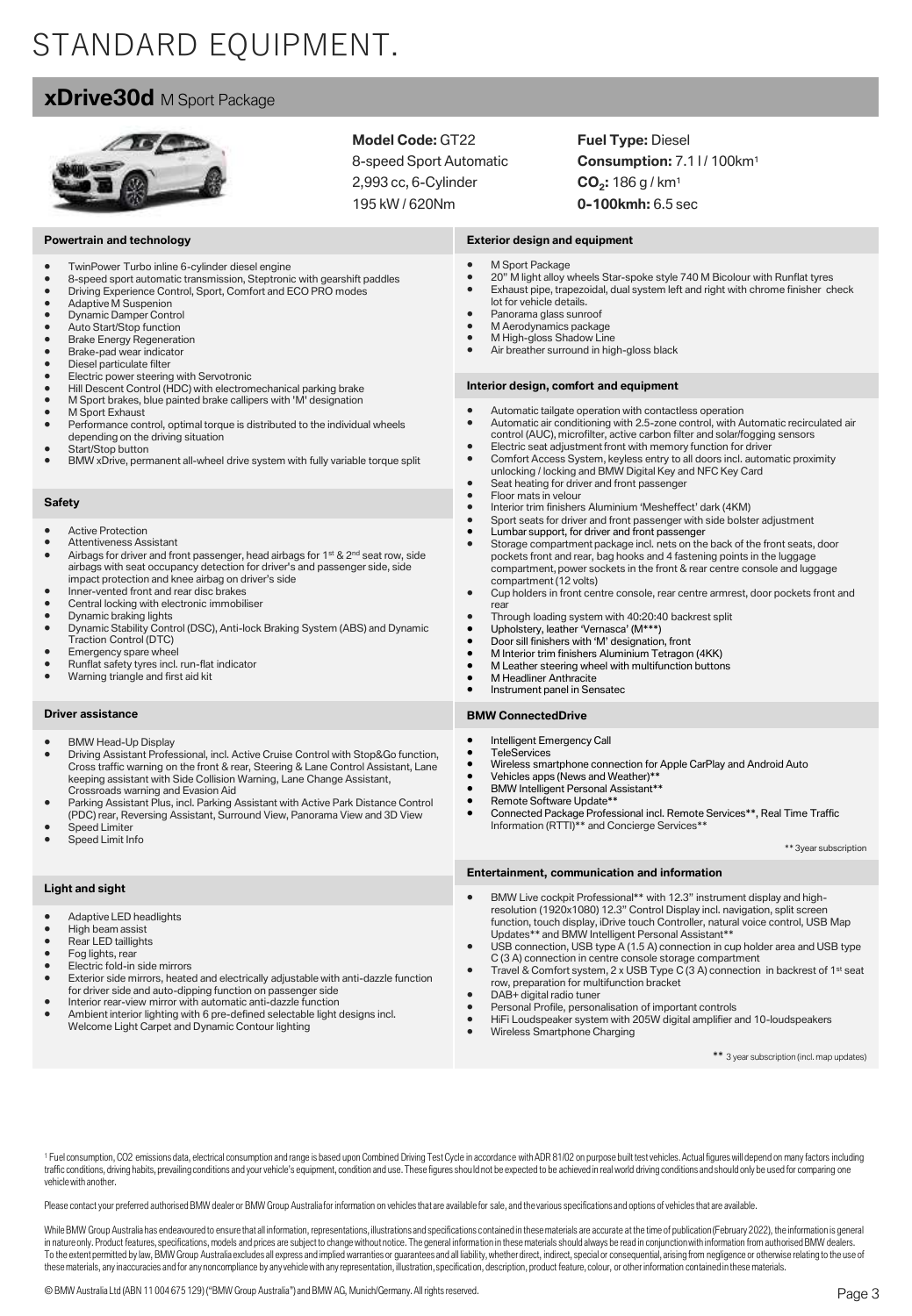# STANDARD EQUIPMENT.

### **xDrive40i** M Sport Package



**Model Code:** CY62 8-speed Sport Automatic 2,998 cc, 6-Cylinder 250 kW / 450Nm

**Fuel Type:** Petrol **Consumption:** 9.0 l / 100km<sup>1</sup> **CO<sup>2</sup> :** 206 g / km<sup>1</sup> **0-100kmh:** 5.5 sec

### **xDrive40i** additional features to xDrive30d

#### **Powertrain and technology**

• TwinPower Turbo inline 6-cylinder petrol engine

### **M50i Pure**



**Model Code:** CY82 8-speed Sport Automatic 4,395 cc, 8-Cylinder 390 kW / 750Nm

**Fuel Type:** Petrol **Consumption:** 11.5 l / 100km<sup>1</sup> **CO<sup>2</sup> :** 263 g / km<sup>1</sup> **0-100kmh:** 4.3 sec

**Interior design, comfort and equipment**

• Door sill finishers with 'M50i' designation, front

### **M50i Pure** additional features to xDrive40i

#### **Powertrain and technology**

- M TwinPower Turbo 8-cylinder petrol engine
- M Sport Exhaust system
- **M Sport Differential**

#### **Exterior design and equipment**

- 22" M light alloy wheels V-spoke style 747 M Bicolour Cerium Grey (1SM) M High-gloss Shadow Line
- 
- M exterior design elements in Cerium Grey

<sup>1</sup> Fuel consumption, CO2 emissions data, electrical consumption and range is based upon Combined Driving Test Cycle in accordance with ADR 81/02 on purpose built test vehicles. Actual figures will depend on many factors i traffic conditions, driving habits, prevailing conditions and your vehicle's equipment, condition and use. These figures should not be expected to be achieved in real world driving conditions and should only be used for co vehicle with another.

Please contact your preferred authorised BMW dealer or BMW Group Australia for information on vehicles that are available for sale, and the various specifications and options of vehicles that are available.

While BMW Group Australia has endeavoured to ensure that all information, representations, illustrations and specifications contained in these materials are accurate at the time of publication (February 2022), the informat in nature only. Product features, specifications, models and prices are subject to change without notice. The general information in these materials should always be read in conjunction with information from authorised BMW these materials, any inaccuracies and for any noncompliance by any vehicle with any representation, illustration, specification, description, product feature, colour, or other information contained in these materials.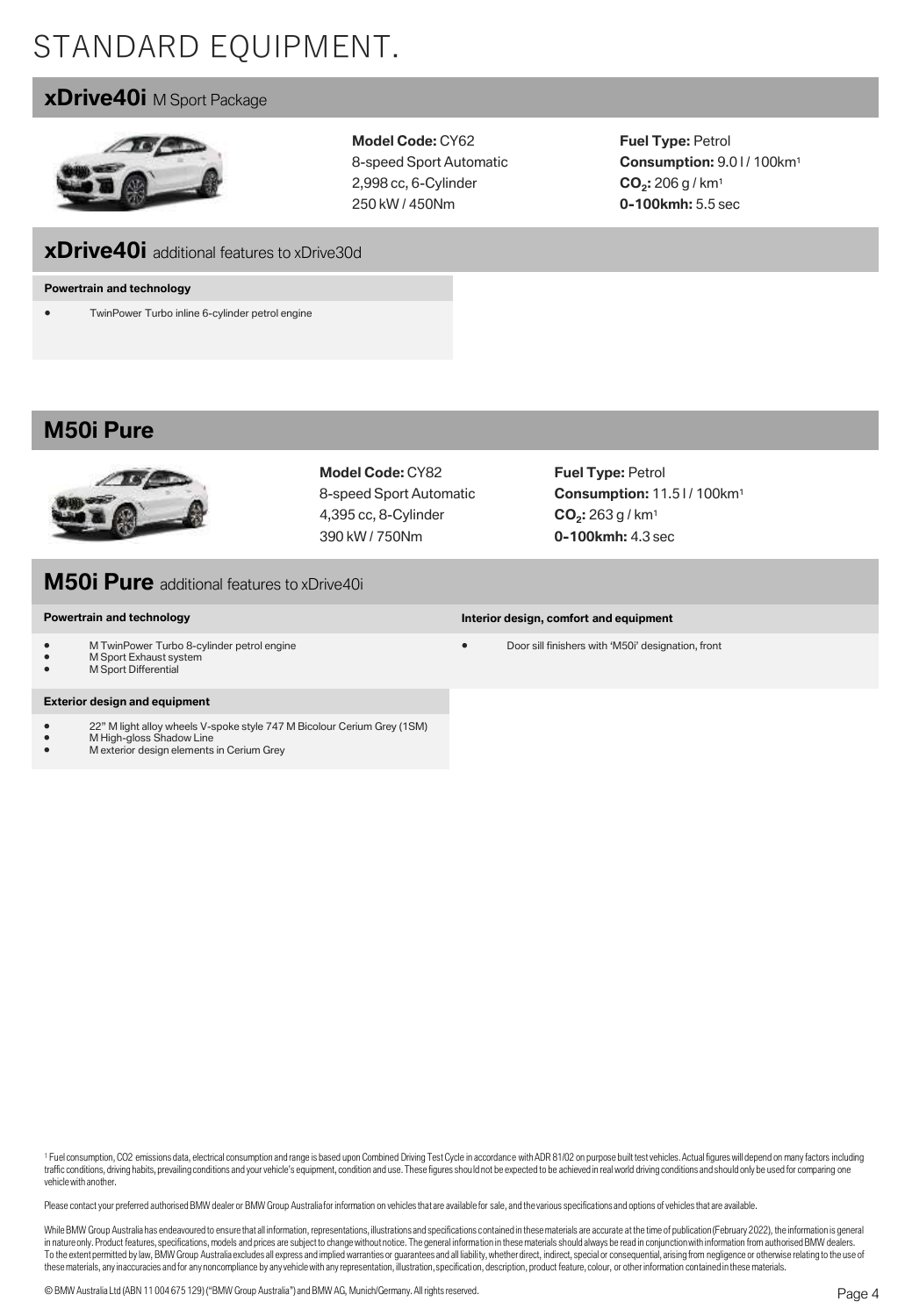# STANDARD EQUIPMENT.

### **M50i**



**Model Code:** CY82 8-speed Sport Automatic 4,395 cc, 8-Cylinder 390 kW / 750Nm

**Fuel Type:** Petrol **Consumption:** 11.5 l / 100km<sup>1</sup> **CO<sup>2</sup> :** 263 g / km<sup>1</sup> **0-100kmh:** 4.3 sec

| M50i additional features to xDrive40i/ |  |  |
|----------------------------------------|--|--|
|----------------------------------------|--|--|

#### **Powertrain and technology**

• Adaptive M Suspension Professional incl. anti-roll stabilisation Integral Active Steering

#### **Light and sight**

• BMW Laserlight incl. BMW Selective Beam

#### **Exterior design and equipment**

• Metallic Paint

**Interior design, comfort and equipment** • BMW Individual instrument panel finished in leather • M Interior trim finishers Aluminium Tetragon (4KK) • Automatic air conditioning with 4-zone control<br>• Heated and cooled cup holder in front centre co Heated and cooled cup holder in front centre console • Automatic Soft-Close function for doors

#### **Entertainment, communication and information**

• harman / kardon Surround Sound system, 16 loudspeakers, 464W digital amplifier

1 Fuel consumption, CO2 emissions data, electrical consumption and range is based upon Combined Driving Test Cycle in accordance with ADR 81/02 on purpose built test vehicles. Actual figures will depend on many factors inc traffic conditions, driving habits, prevailing conditions and your vehicle's equipment, condition and use. These figures should not be expected to be achieved in real world driving conditions and should only be used for co vehicle with another.

Please contact your preferred authorised BMW dealer or BMW Group Australia for information on vehicles that are available for sale, and the various specifications and options of vehicles that are available.

While BMW Group Australia has endeavoured to ensure that all information, representations, illustrations and specifications contained in these materials are accurate at the time of publication (February 2022), the informat in nature only. Product features, specifications, models and prices are subject to change without notice. The general information in these materials should always be read in conjunction with information from authorised BMW these materials, any inaccuracies and for any noncompliance by any vehicle with any representation, illustration, specification, description, product feature, colour, or other information contained in these materials.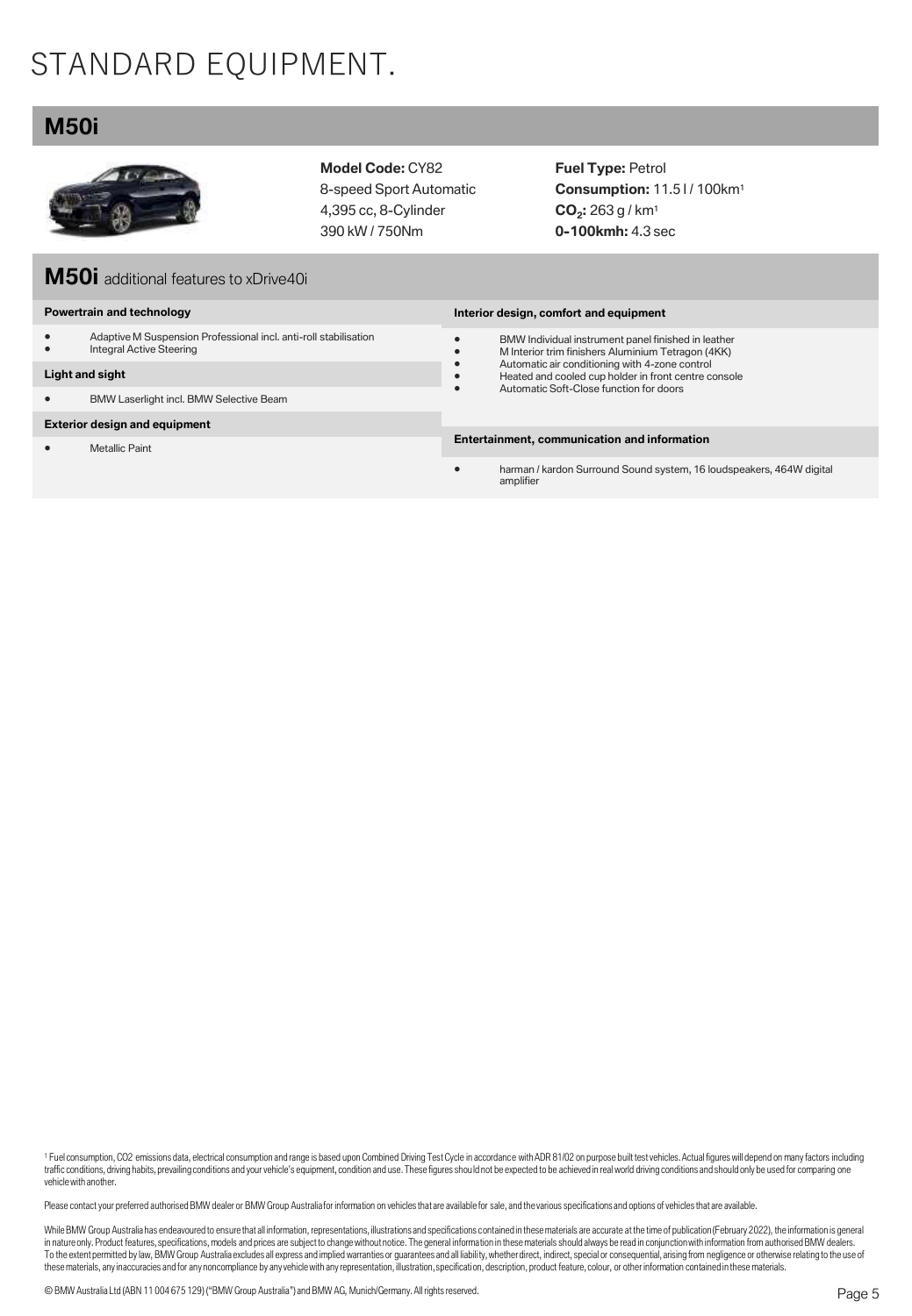## OPTION PACKAGES.

| <b>Z10</b><br>xOffroad Package                                                                                                                                                                                                                                                                                                                                                                                                                                                                                                                                                          | xDrive30d | xDrive40i | M50i Pure | <b>M50i</b> |
|-----------------------------------------------------------------------------------------------------------------------------------------------------------------------------------------------------------------------------------------------------------------------------------------------------------------------------------------------------------------------------------------------------------------------------------------------------------------------------------------------------------------------------------------------------------------------------------------|-----------|-----------|-----------|-------------|
| xOffroad package features:<br>xOffroad driving modes: xSand, xRocks, xGravel, xSnow incl. specific xDrive<br>adjustments, accelerator pedal & gearshift characteristics with adjustable<br>ride-height $(\pm 40$ mm)<br>xOffroad-specific user interface in instrument cluster and Control Display<br>Extended underbody protection at front axle<br>Mechanical differential lock<br>xOffroad Package includes:<br>xOffroad Package (3E3)<br>Adaptive 2-axle air suspension (2VR)<br>BMW Display Key (3DS)<br>Note: this package may be temporarily impacted by production restrictions | $\Box$    | □         |           |             |
| Z11<br><b>Iconic Package</b>                                                                                                                                                                                                                                                                                                                                                                                                                                                                                                                                                            |           |           |           |             |
| Iconic Package includes:<br>Choice of selected 22" BMW light alloy wheels (1S9, 1PA or 1PQ). Refer page 7.<br><b>Metallic Paint</b><br>BMW Kidney 'Iconic Glow' (3DN) in Aluminium Satinated*<br>*M high-gloss black Shadow Line illuminated kidney grille with extended contents (7M9) available                                                                                                                                                                                                                                                                                       | $\Box$    | $\Box$    |           |             |
| on request<br>In Combination with BMW Individual metallic paintwork                                                                                                                                                                                                                                                                                                                                                                                                                                                                                                                     | $\Box$    | □         |           |             |
|                                                                                                                                                                                                                                                                                                                                                                                                                                                                                                                                                                                         |           |           |           |             |
| <b>Indulgence Package</b><br>Z1Q                                                                                                                                                                                                                                                                                                                                                                                                                                                                                                                                                        |           |           |           |             |

| Indulgence Package includes:<br>Active seat ventilation in the front seats (453)<br>Comfort seats, front (456)<br>Glass application 'Crafted Clarity' (4A2)<br>Seat heating, front and rear (4HA)<br>Massage function, front seat (4T7) |  |  |  |
|-----------------------------------------------------------------------------------------------------------------------------------------------------------------------------------------------------------------------------------------|--|--|--|
| M Multifunctional seats 4MA available as alternative to Comfort Seats 456 only in conjunction with VASW<br>upholstery                                                                                                                   |  |  |  |

■ Standard □ Optional NCO No Cost Option

While BMW Group Australia has endeavoured to ensure that all information, representations, illustrations and specifications contained in these materials are accurate at the time of publication (February 2022), the informat To the extent permitted by law, BMW Group Australia excludes all express and implied warranties or guarantees and all liabili ty, whether direct, indirect, special or consequential, arising from negligence or otherwise rel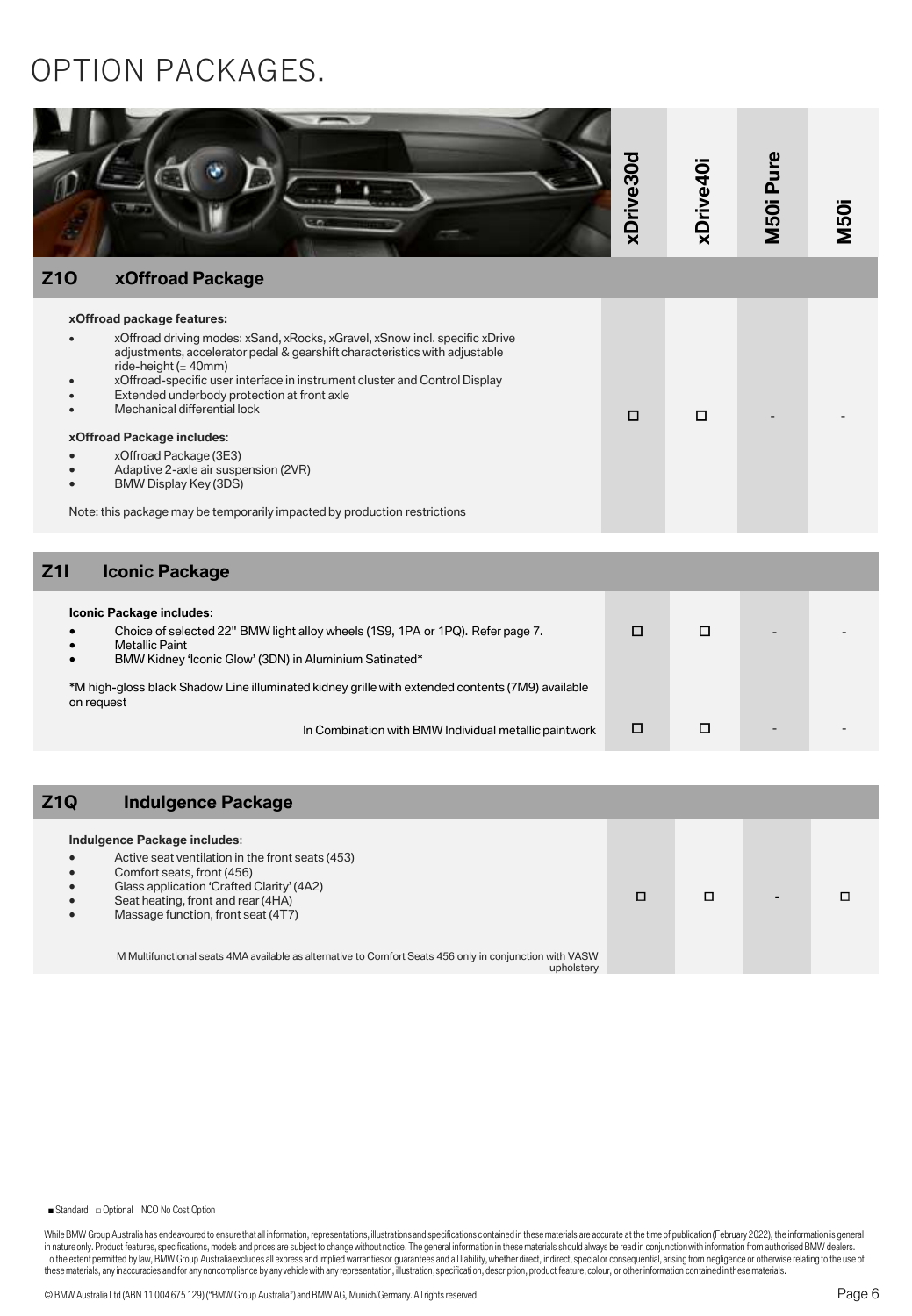# WHEELS.



**Wheels**

 $\sim$ and the second state.

| 1TC        | 20" M light alloy wheels Star-spoke style 740 M Bicolour Orbit<br>Grey, Runflat tyres<br>F: 9 J × 20 / tyres 275/45 R 20, R: 10.5 J × 20 / tyres 305/40 R 20<br>Snow chains cannot be fitted                                       |   |   |            |            |
|------------|------------------------------------------------------------------------------------------------------------------------------------------------------------------------------------------------------------------------------------|---|---|------------|------------|
| 1XN        | 21" M light alloy wheels Y-spoke style 741 M Bicolour Orbit Grey,<br><b>Runflat tyres</b><br>F: 9.5 J × 21 / tyres 275/40 R21, R: 10.5 J x 21 / tyres 315/35 R21<br>Snow chains cannot be fitted                                   | □ | □ |            |            |
| 1PA        | 22" M light alloy wheels Double-spoke style 742 M Bicolour Jet<br><b>Black</b><br>F: 9.5 J × 22 / tyres 275/35 R 22, R: 10.5 J × 22 / tyres 315/30 R 22<br>Not available with Runflat tyres<br>Snow chains cannot be fitted        | □ | □ | <b>NCO</b> | <b>NCO</b> |
| 1PQ        | 22" M light alloy wheels Double-spoke style 742 M Jet Black<br>F: 9.5 J $\times$ 22 / tyres 275/35 R 22, R: 10.5 J $\times$ 22 / tyres 315/30 R 22<br>Not available with Runflat tyres<br>Snow chains cannot be fitted             | □ | □ | <b>NCO</b> | <b>NCO</b> |
| 1SM        | 22" M light alloy wheels V-spoke style 747 M Bicolour, Cerium<br>Grey<br>F: 9.5 J × 22 / tyres 275/35 R 22, R: 10.5 J × 22 / tyres 315/30 R 22<br>Not available with Runflat tyres<br>Snow chains cannot be fitted                 |   |   |            |            |
| <b>1S9</b> | 22" BMW Individual light alloy wheels V-spoke style 746 I Orbit<br>Grey<br>F: 9.5 J $\times$ 22 / tyres 275/35 R 22, R: 10.5 J $\times$ 22 / tyres 315/30 R 22<br>Not available with Runflat tyres<br>Snow chains cannot be fitted | □ | □ | <b>NCO</b> | <b>NCO</b> |

■ Standard □ Optional NCO No Cost Option

While BMW Group Australia has endeavoured to ensure that all information, representations, illustrations and specifications contained in these materials are accurate at the time of publication (February 2022), the informat To the extent permitted by law, BMW Group Australia excludes all express and implied warranties or guarantees and all liabili ty, whether direct, indirect, special or consequential, arising from negligence or otherwise rel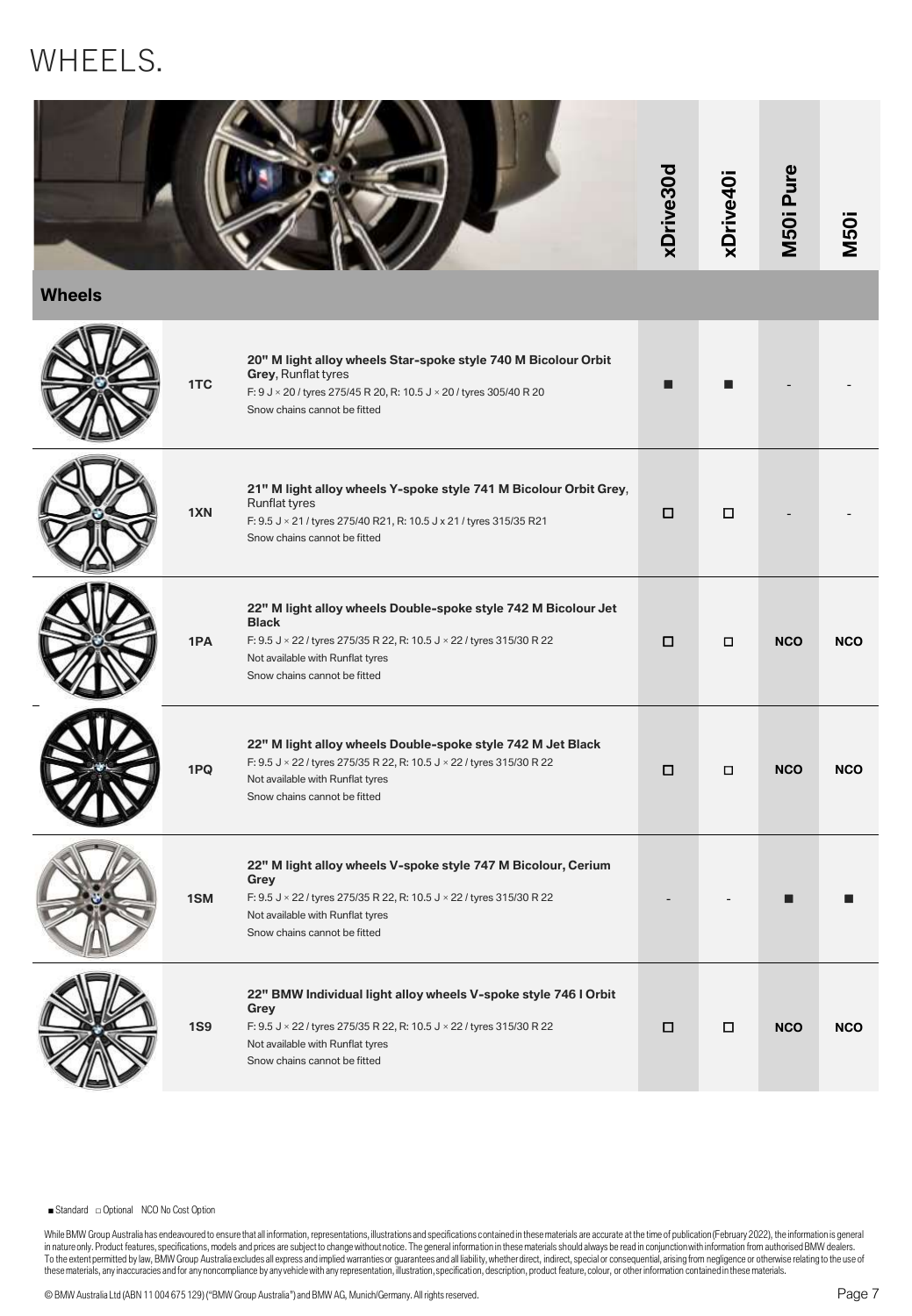# PAINTWORK.

|                     |                  |                                                                                        | xDrive30d | xDrive40i | M50i Pure | <b>M50i</b> |
|---------------------|------------------|----------------------------------------------------------------------------------------|-----------|-----------|-----------|-------------|
| <b>Non-metallic</b> |                  |                                                                                        |           |           |           |             |
|                     | 300              | <b>Alpine White</b>                                                                    | п         | п         | П         | $\Box$      |
| <b>Metallic</b>     |                  |                                                                                        |           |           |           |             |
|                     | 475              | <b>Black Sapphire</b>                                                                  |           |           |           |             |
|                     | 416              | <b>M Carbon Black</b>                                                                  |           |           |           |             |
|                     | A96              | <b>Mineral White</b>                                                                   |           |           |           |             |
|                     | C <sub>06</sub>  | <b>Flamenco Red</b><br>Not available with upholstery Leather 'Vernasca', Coffee (MCHF) |           |           |           |             |
|                     | C27              | <b>Arctic Grey Brilliant Effect</b>                                                    | $\Box$    | $\Box$    | $\Box$    |             |
|                     | C <sub>3</sub> D | <b>Manhattan</b>                                                                       |           |           |           |             |
|                     | C <sub>1</sub> M | <b>Phytonic Blue</b>                                                                   |           |           |           |             |
|                     |                  | <b>BMW Individual metallic paintwork</b>                                               |           |           |           |             |
|                     | C36              | Dravit grey                                                                            |           |           |           |             |
|                     | C <sub>3</sub> Z | <b>Tanzanite Blue</b>                                                                  | $\Box$    | □         |           |             |
|                     | X1B              | <b>Ametrine</b>                                                                        |           |           |           |             |
|                     |                  |                                                                                        |           |           |           |             |

**Alternative pricing when ordered on M50i variant** and the state of the state of the state of the state of the state of the state of the state of the state of the state of the state of the state of the state of the state o

■ Standard □ Optional NCO No Cost Option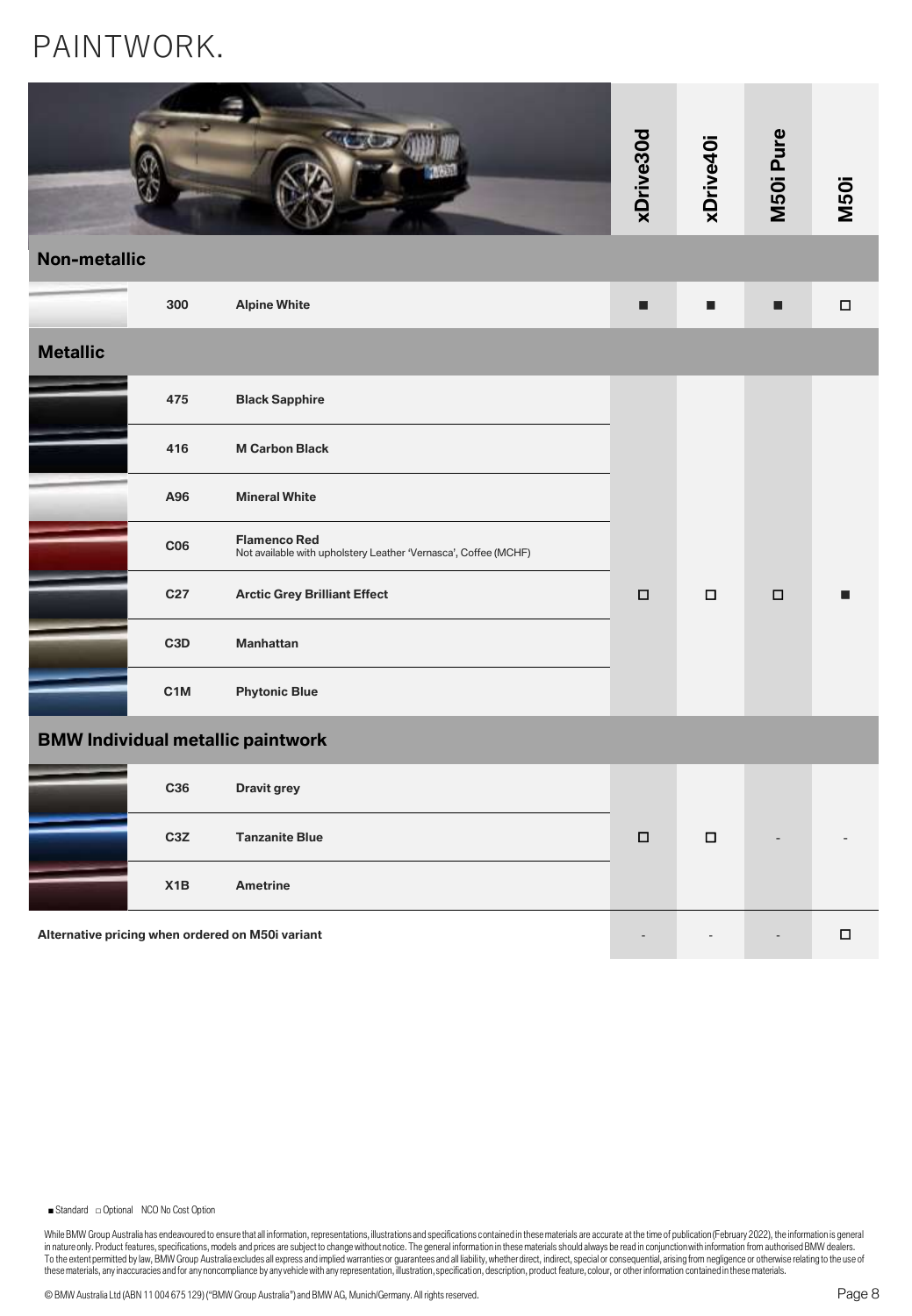# UPHOLSTERY.

| Leather 'Vernasca' Upholstery |             |                                                            | xDrive30d  | xDrive40i  | M50i Pure  | <b>M50i</b> |
|-------------------------------|-------------|------------------------------------------------------------|------------|------------|------------|-------------|
|                               | <b>MCEW</b> | Ivory White,<br><b>Black interior colour</b>               |            |            |            |             |
|                               | MCG7        | Tacora Red,<br>Black interior colour                       |            |            |            |             |
|                               | <b>MCHF</b> | Coffee with decorative stitching,<br>Black interior colour | <b>NCO</b> | <b>NCO</b> | <b>NCO</b> | <b>NCO</b>  |
|                               | <b>MCRI</b> | Cognac with decorative stitching, Black interior<br>colour |            |            |            |             |
|                               | <b>MCSW</b> | Black with Black stitching, Black interior colour          |            |            |            |             |

■ Standard □ Optional NCO No Cost Option

While BMW Group Australia has endeavoured to ensure that all information, representations, illustrations and specifications contained in these materials are accurate at the time of publication (February 2022), the informat To the extent permitted by law, BMW Group Australia excludes all express and implied warranties or guarantees and all liabili ty, whether direct, indirect, special or consequential, arising from negligence or otherwise rel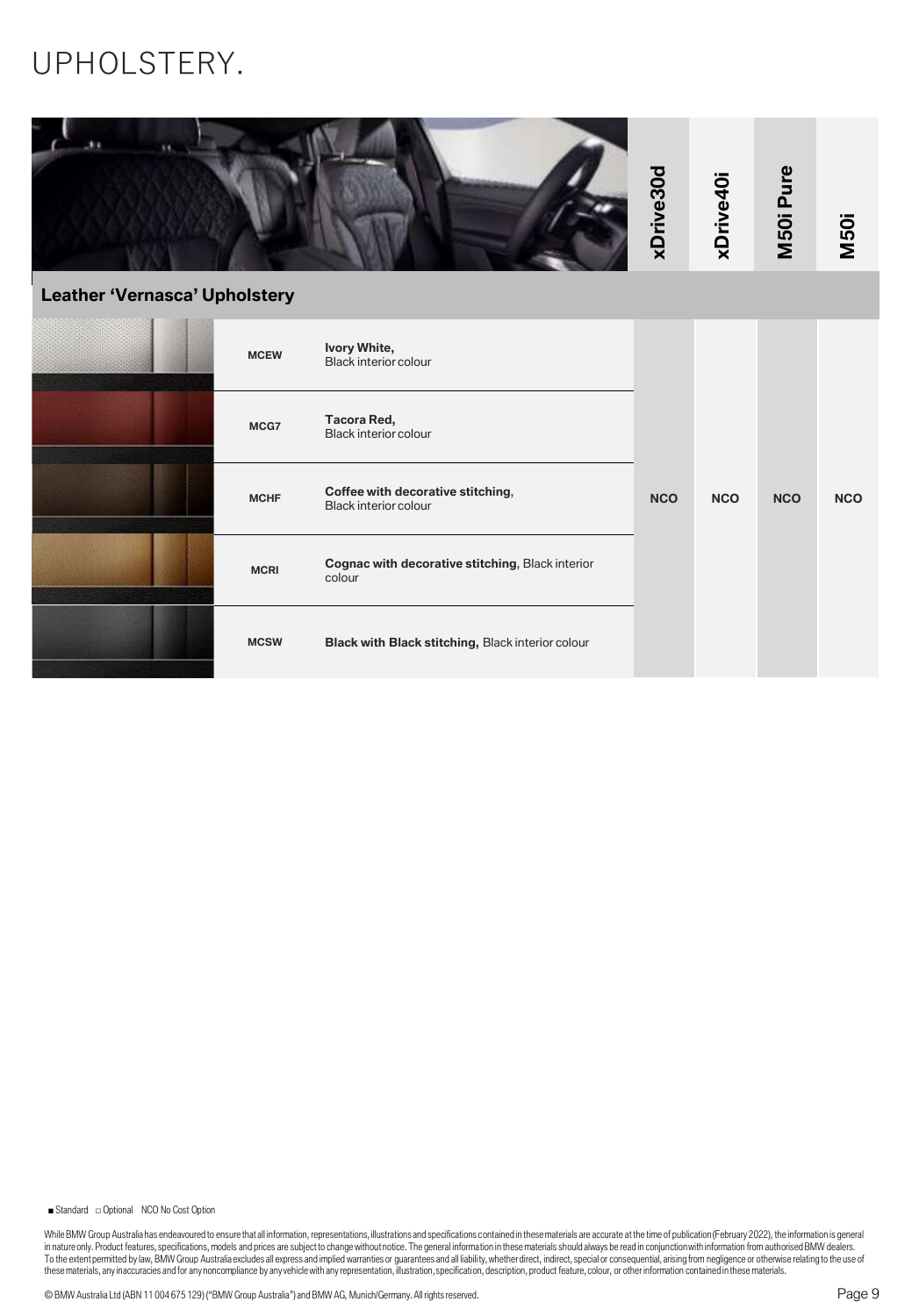## UPHOLSTERY & TRIM.

| <b>BMW Individual Extended Leather Trim 'Merino'</b>                                                                                                                                                                                                        |             |                                                                                                                                                                                            | xDrive30d | xDrive40i | M50i Pure | <b>M50i</b> |
|-------------------------------------------------------------------------------------------------------------------------------------------------------------------------------------------------------------------------------------------------------------|-------------|--------------------------------------------------------------------------------------------------------------------------------------------------------------------------------------------|-----------|-----------|-----------|-------------|
| <b>BMW Individual Extended Leather Trim' adds:</b><br>Door panels and armrests in front doors<br>Centre armrest<br>Must be ordered in conjunction with:<br>Comfort Seats for driver and front passenger (456)<br>$\blacksquare$<br>$\overline{\phantom{a}}$ |             | Front and rear seats including headrests, seat backrest and rear trim of the front seats<br>For VASW the M Multifunctional Seats (4MA) are an available alternative to Comfort Seats (456) |           |           |           |             |
|                                                                                                                                                                                                                                                             | <b>VAHF</b> | Merino, with decorative stitching and extended<br>contents, Coffee interior colour                                                                                                         |           |           |           |             |
|                                                                                                                                                                                                                                                             | <b>VASW</b> | Black, with decorative stitching and extended<br>contents, Black interior colour                                                                                                           | $\Box$    | □         |           | □           |
|                                                                                                                                                                                                                                                             | <b>VATQ</b> | Tartufo, with decorative stitching and extended<br>contents, Black interior colour                                                                                                         |           |           |           |             |

■ Standard □ Optional NCO No Cost Option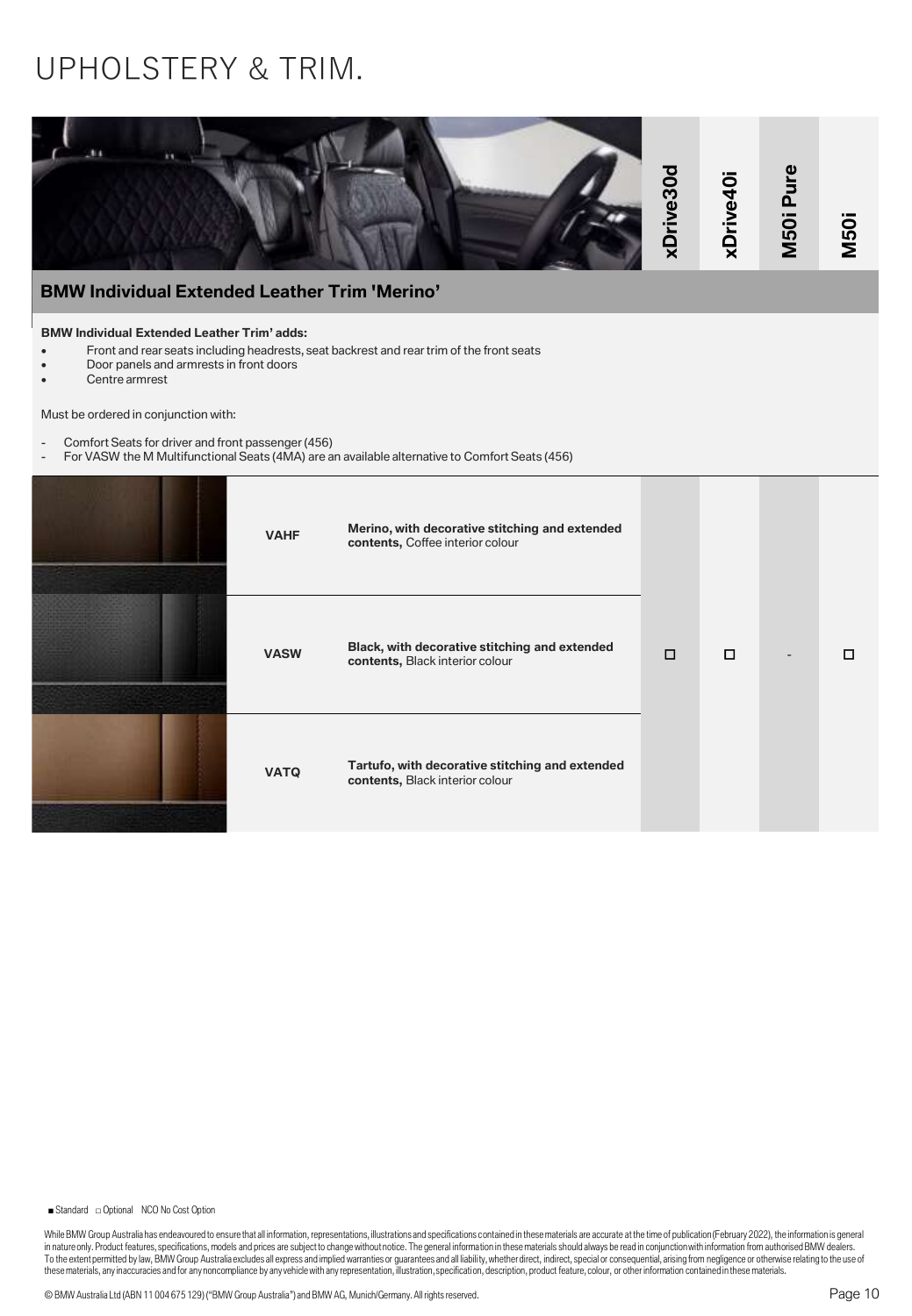## UPHOLSTERY & TRIM.



|  | <b>ZBSW</b> | Black, with decorative stitching and extended<br>contents, Black interior colour   |  |  |
|--|-------------|------------------------------------------------------------------------------------|--|--|
|  | <b>ZBTQ</b> | Tartufo, with decorative stitching and extended<br>contents, Black interior colour |  |  |

| <b>Interior trim</b> |            |                                                                  |            |            |                |            |
|----------------------|------------|------------------------------------------------------------------|------------|------------|----------------|------------|
|                      | 4KK        | <b>M Aluminium Tetragon</b>                                      | <b>NCO</b> | <b>NCO</b> | <b>NCO</b>     | <b>NCO</b> |
|                      | 4KM        | Aluminium 'Mesheffect' dark                                      | П          | п          | п              |            |
|                      | 4KP        | Fine wood ash grain brown metallic                               | <b>NCO</b> | <b>NCO</b> | <b>NCO</b>     | <b>NCO</b> |
|                      | 4KT        | Fine-wood trim poplar grain anthracite-brown<br>open-pored       | <b>NCO</b> | <b>NCO</b> | <b>NCO</b>     | <b>NCO</b> |
|                      | 4ML        | <b>BMW Individual Piano Black</b>                                | $\Box$     | $\Box$     |                | п          |
|                      | <b>XET</b> | <b>BMW Individual 'Fineline Black, with aluminium</b><br>inserts |            |            | ۰              |            |
|                      | 4MC        | <b>M Carbon Fibre</b>                                            | $\Box$     | $\Box$     | $\blacksquare$ | □          |

■ Standard □ Optional NCO No Cost Option

While BMW Group Australia has endeavoured to ensure that all information, representations, illustrations and specifications contained in these materials are accurate at the time of publication (February 2022), the informat in nature only. Product features, specifications, models and prices are subject to change without notice. The general information in these materials should always be read in conjunction with information from authorised BMW To the extent permitted by law, BMW Group Australia excludes all express and implied warranties or guarantees and all liability, whether direct, indirect, special or consequential, arising from negligence or otherwise rela these materials, any inaccuracies and for any noncompliance by any vehicle with any representation, illustration, specification, description, product feature, colour, or other information contained in these materials.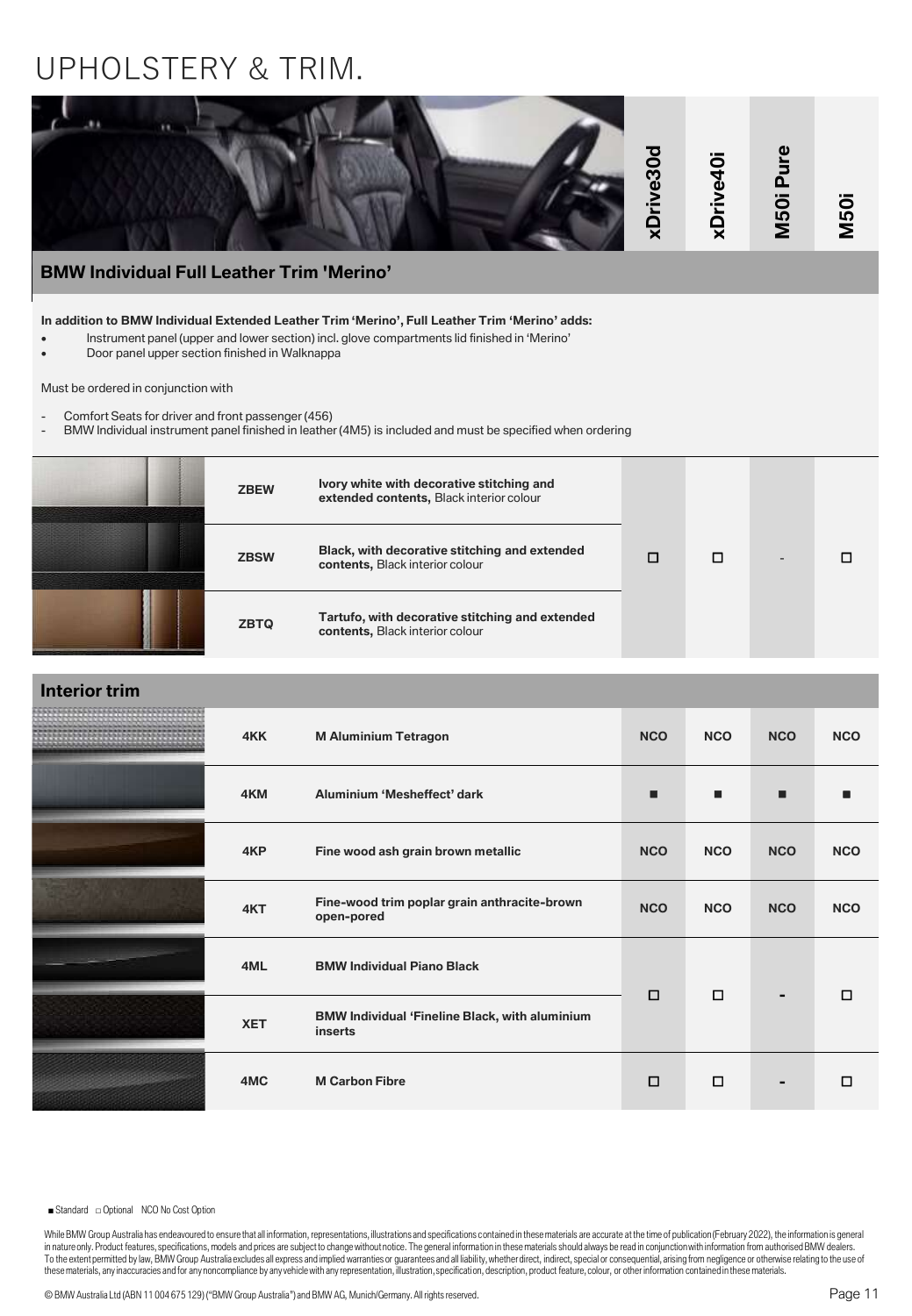# OPTIONAL EQUIPMENT.

|     |                                                                                                                                                                                                                                                                                                                                                                                                                                                                                                                   | xDrive30d       | xDrive40i       | M50i Pure                | <b>M50i</b> |
|-----|-------------------------------------------------------------------------------------------------------------------------------------------------------------------------------------------------------------------------------------------------------------------------------------------------------------------------------------------------------------------------------------------------------------------------------------------------------------------------------------------------------------------|-----------------|-----------------|--------------------------|-------------|
|     | <b>Optional Equipment</b>                                                                                                                                                                                                                                                                                                                                                                                                                                                                                         |                 |                 |                          |             |
| 1CR | Remote engine start<br>Not with xOffroad Package (Z1O) or BMW Display Key (3DS)                                                                                                                                                                                                                                                                                                                                                                                                                                   |                 | □               |                          |             |
| 2VB | Tyre pressure indicator, electric monitoring system of the tyre pressure                                                                                                                                                                                                                                                                                                                                                                                                                                          | □               | □               |                          | □           |
| 2VH | Integral active steering, speed-related adaptation of the steering angle of front and rear<br>wheels for exceptional agility<br>Not available with xOffroad Package (Z1O)<br>Note: this feature may be temporarily impacted by production restrictions                                                                                                                                                                                                                                                            | □               | □               |                          |             |
| 2VR | Adaptive 2-axle air suspension with automatic self-levelling suspension:<br>manual raising up to 30 km/h by 40 mm (30 km/h to 55 km/h by 20 mm)<br>speed dependent automatic lowering<br>entire height adjustment travel of $\pm$ 40 mm selectable on five levels via toggle switch on the centre<br>console<br>vehicle can be lowered by 40 mm (for loading) via switch in bottom of tailgate<br>Included in xOffroad Package (Z1O)<br>Note: this feature may be temporarily impacted by production restrictions | □               | □               |                          |             |
| 3AC | <b>Trailer Tow Hitch</b><br>Note: This feature increases maximum towing capacity to 3,500kg (280kg tow ball limit). Tongue attachment<br>kit and trailer adaptor cable sold separately by authorised BMW dealerships. Removes contactless tailgate<br>opening.                                                                                                                                                                                                                                                    | □               | □               | □                        | □           |
| 302 | Alarm system                                                                                                                                                                                                                                                                                                                                                                                                                                                                                                      | □               | □               |                          | ◻           |
| 320 | <b>Model designation, deletion</b>                                                                                                                                                                                                                                                                                                                                                                                                                                                                                | <b>NCO</b>      | <b>NCO</b>      | <b>NCO</b>               | <b>NCO</b>  |
| 3DN | <b>BMW kidney grille 'Iconic Glow', in Aluminium Satinated.</b><br>Available with M High-gloss Shadow Line with extended contents (7M9)                                                                                                                                                                                                                                                                                                                                                                           | Incl. in<br>Z11 | Incl. in<br>Z11 |                          | □           |
| 3DS | <b>BMW Display Key,</b> displays various vehicle status data and allows selected functions to be operated via<br>the integrated touch display<br>Included in xOffroad Package (Z1O)                                                                                                                                                                                                                                                                                                                               | □               | □               |                          | □           |
| 3KA | <b>Acoustic Glazing</b><br>Only available in conjunction with Sun Protection glazing (420)                                                                                                                                                                                                                                                                                                                                                                                                                        | п               | п               |                          |             |
| 3M2 | <b>M Sport Brakes, Red High Gloss</b>                                                                                                                                                                                                                                                                                                                                                                                                                                                                             | <b>NCO</b>      | <b>NCO</b>      | <b>NCO</b>               | <b>NCO</b>  |
| 3MB | <b>BMW Individual Exterior Line Aluminium satinated</b>                                                                                                                                                                                                                                                                                                                                                                                                                                                           | <b>NCO</b>      | <b>NCO</b>      | $\overline{a}$           | <b>NCO</b>  |
| 3MC | M Roof rails high-gloss Shadow Line                                                                                                                                                                                                                                                                                                                                                                                                                                                                               | $\Box$          | $\Box$          | $\overline{\phantom{a}}$ | □           |
| 3ME | <b>M Carbon mirror caps</b>                                                                                                                                                                                                                                                                                                                                                                                                                                                                                       | $\Box$          | □               | $\overline{\phantom{a}}$ | □           |
| 3MG | M Carbon rear spoiler                                                                                                                                                                                                                                                                                                                                                                                                                                                                                             | $\Box$          | $\Box$          |                          | □           |
| 407 | Panorama Glass roof Sky lounge, 'Panorama glass roof' with integrated LED light graphics.<br>Colourful light setting with about 15,000 illuminated graphic surfaces in the glass. Can be<br>selected in six predefined colours.                                                                                                                                                                                                                                                                                   | $\Box$          | □               |                          | □           |

■ Standard □ Optional NCO No Cost Option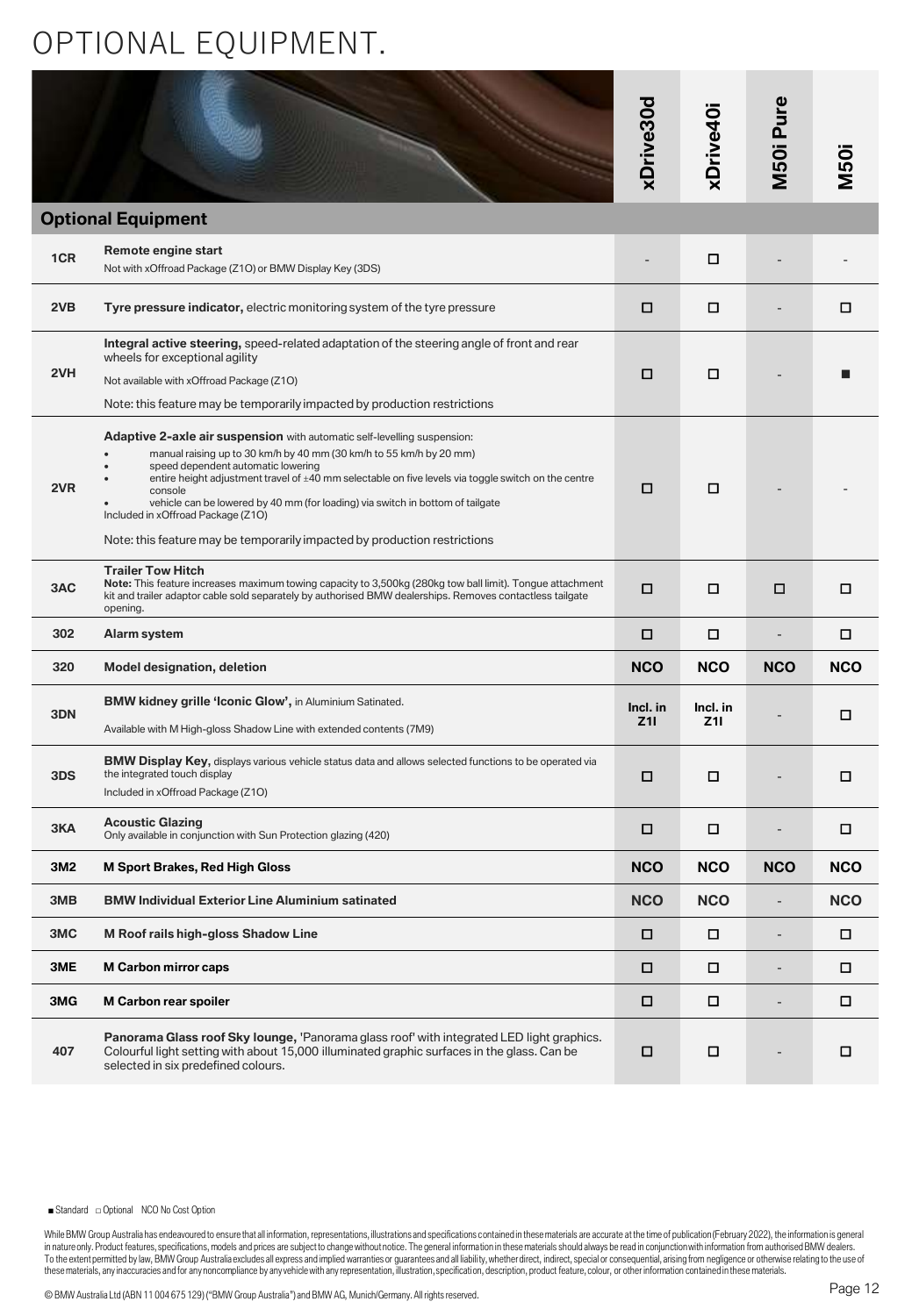# OPTIONAL EQUIPMENT.

|                 |                                                                                                                                                                                                                                                                                                                                                                                                              | xDrive30d  | xDrive40i  | M50i Pure                | <b>M50i</b> |
|-----------------|--------------------------------------------------------------------------------------------------------------------------------------------------------------------------------------------------------------------------------------------------------------------------------------------------------------------------------------------------------------------------------------------------------------|------------|------------|--------------------------|-------------|
|                 | <b>Optional Equipment</b>                                                                                                                                                                                                                                                                                                                                                                                    |            |            |                          |             |
| 417             | Roller sunblind, manually operated for rear side windows                                                                                                                                                                                                                                                                                                                                                     | $\Box$     | □          |                          | □           |
| 420             | <b>Sun Protection glazing, reduces heat rise inside the passenger compartment when the car</b><br>is in direct sunlight. More strongly tinted glass from the B pillar back means that the glass in<br>the rear compartment absorbs more of the sun's rays                                                                                                                                                    | □          | □          |                          | □           |
| 44A             | <b>Cupholder, temperate</b>                                                                                                                                                                                                                                                                                                                                                                                  | □          | □          |                          |             |
|                 | Note: this feature may be temporarily impacted by production restrictions                                                                                                                                                                                                                                                                                                                                    |            |            |                          |             |
| 4A2             | Glass application 'CraftedClarity' for interior elements, handmade polished glass<br>elements for gear selector switch with illuminated 'X' symbol, iDrive touch controller and<br>start/stop button                                                                                                                                                                                                         | □          | □          |                          | □           |
| 453             | Active seat ventilation for driver and front passenger<br>Only available in conjunction with Comfort Seats for driver and front passenger (456) or M Multifunctional<br>Seats for driver and front passenger (4MA)                                                                                                                                                                                           | □          | □          |                          | □           |
| 456             | <b>Comfort Seats front, electrically adjustable incl. lumbar support. Memory function for driver.</b>                                                                                                                                                                                                                                                                                                        | □          | □          |                          | □           |
| 4MA             | <b>M Multifunctional Seats front, featuring integrated head restraint. Electrically adjustable incl.</b><br>lumbar support and memory function.<br>Removes Travel and Comfort USB charging ports from front row seat backs.<br>Only available with MAH9, MCRI and VASW upholstery. Note 4MA + VASW upholstery must ordered in<br>combination with Active Seat Ventilation (453) or Indulgence Package (Z1Q). | □          | □          |                          | □           |
| 4GQ             | <b>M Seat belts</b>                                                                                                                                                                                                                                                                                                                                                                                          | □          | □          |                          | □           |
| 4HA             | Seat heating for 2 <sup>nd</sup> row passengers                                                                                                                                                                                                                                                                                                                                                              | □          | □          |                          | □           |
| 4HB             | <b>Heat comfort package, front</b> incl. heated armrest in centre console, door trim panel and<br>steering wheel heating                                                                                                                                                                                                                                                                                     | □          | □          |                          | □           |
| 4M <sub>5</sub> | BMW Individual instrument panel finished in leather                                                                                                                                                                                                                                                                                                                                                          | □          | п          |                          |             |
|                 | In combination with BMW Individual Full Leather Merino                                                                                                                                                                                                                                                                                                                                                       | <b>NCO</b> | <b>NCO</b> | $\overline{\phantom{a}}$ | <b>NCO</b>  |
| 4NB             | Automatic air conditioning with 4-zone control                                                                                                                                                                                                                                                                                                                                                               | □          | □          | $\overline{\phantom{0}}$ | ■           |
| 4NM             | <b>Ambient Air package</b>                                                                                                                                                                                                                                                                                                                                                                                   | □          | $\Box$     |                          | □           |
| 5AZ             | BMW Laserlight, adaptive headlights with illuminated blue 'X' icon light featuring LED low-<br>beam, cornering light, daytime driving light and laser high-beam module incl. BMW Selective<br><b>Beam</b>                                                                                                                                                                                                    | □          | □          |                          |             |

■ Standard □ Optional NCO No Cost Option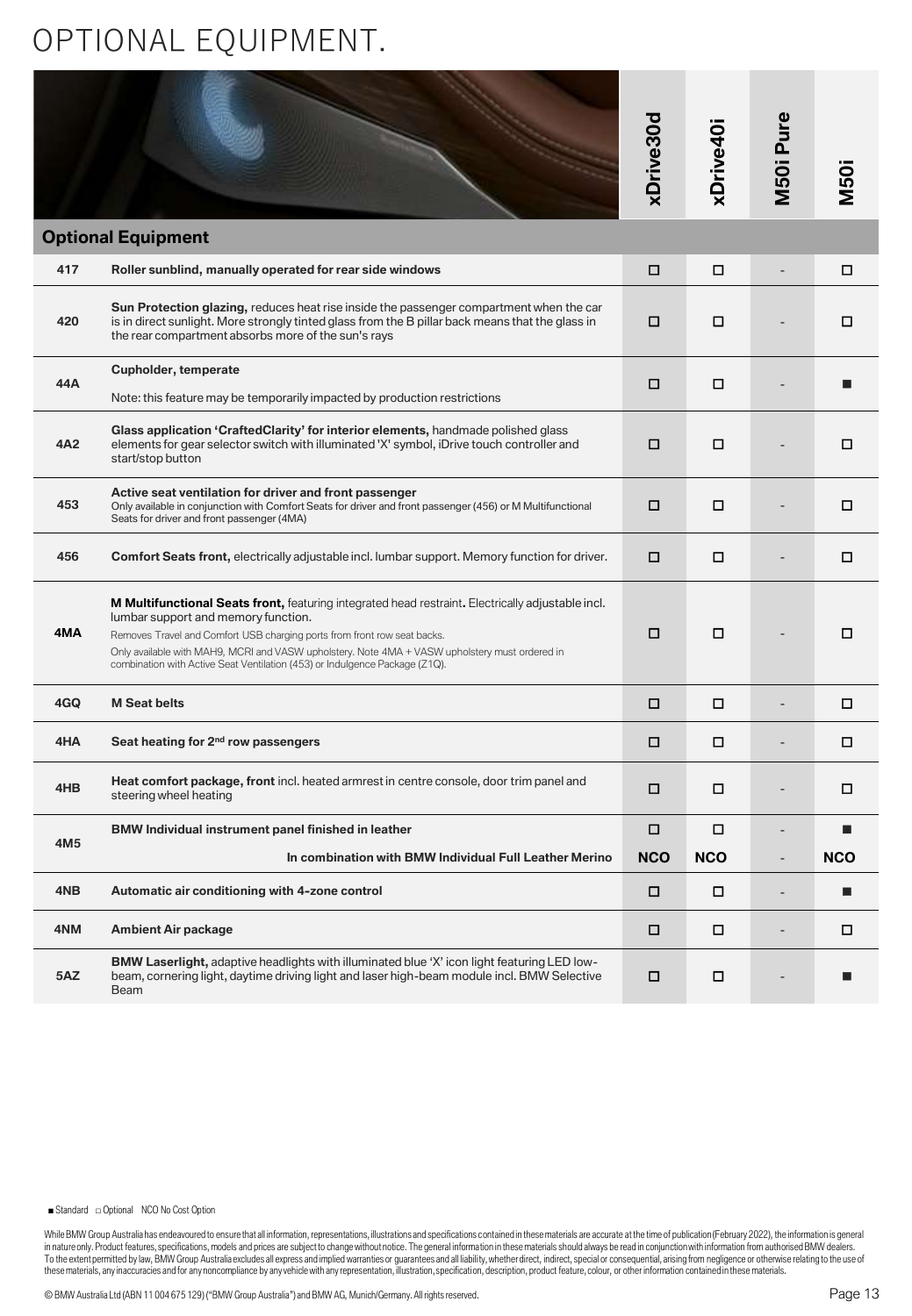# OPTIONAL EQUIPMENT.

|                 |                                                                                                                                                                                                                                                                                                                          | xDrive30d             | xDrive40i             | M50i Pure | <b>M50i</b> |
|-----------------|--------------------------------------------------------------------------------------------------------------------------------------------------------------------------------------------------------------------------------------------------------------------------------------------------------------------------|-----------------------|-----------------------|-----------|-------------|
|                 | <b>Optional Equipment</b>                                                                                                                                                                                                                                                                                                |                       |                       |           |             |
| 688             | harman / kardon Surround Sound system, 16 loudspeakers, 464W digital amplifier                                                                                                                                                                                                                                           | □                     | О                     |           |             |
| 6DR             | <b>BMW Drive Recorder, allows recording of a video of the vehicle's surroundings and play this</b><br>video back on the central information display. The video can also be exported via USB to a<br>personal device. Important vehicle information, such as speed and GPS position, are saved in<br>sync with the video. | $\Box$                | О                     |           | $\Box$      |
| 6F1             | Bowers & Wilkins Surround Sound system, fully active 10-channel 1508W amplifier and<br>20 speakers with Stainless steel finishers with 'Fibonacci' hole patter design and an optimum                                                                                                                                     | □                     | □                     |           |             |
|                 | degree of efficiency for a pure sound experience.<br>Note: this feature may be temporarily unavailable due to production restrictions                                                                                                                                                                                    |                       |                       |           | □           |
| 6FH             | <b>Rear seat entertainment Professional</b><br>Note: deletes Travel & Comfort package (4FL)                                                                                                                                                                                                                              | $\Box$                | □                     |           | О           |
| 6U8             | <b>BMW Gesture Control</b>                                                                                                                                                                                                                                                                                               | $\Box$                | □                     |           | □           |
| 6UK             | <b>BMW Night Vision with Pedestrian Recognition</b>                                                                                                                                                                                                                                                                      | $\Box$                | □                     |           | □           |
| 776             | <b>M Headliner Alcantara anthracite</b>                                                                                                                                                                                                                                                                                  | $\Box$                | $\Box$                |           | $\Box$      |
| <b>7M9</b>      | M High-gloss Shadow Line with extended contents<br>Must be ordered in combination with Z1I (X6 30d/40i) or 3DN (X6 M50i).                                                                                                                                                                                                | Avail.<br>with<br>Z11 | Avail.<br>with<br>Z11 |           | □           |
| XD <sub>5</sub> | <b>M Headliner Alcantara</b>                                                                                                                                                                                                                                                                                             | □                     | о                     |           | О           |

■ Standard □ Optional NCO No Cost Option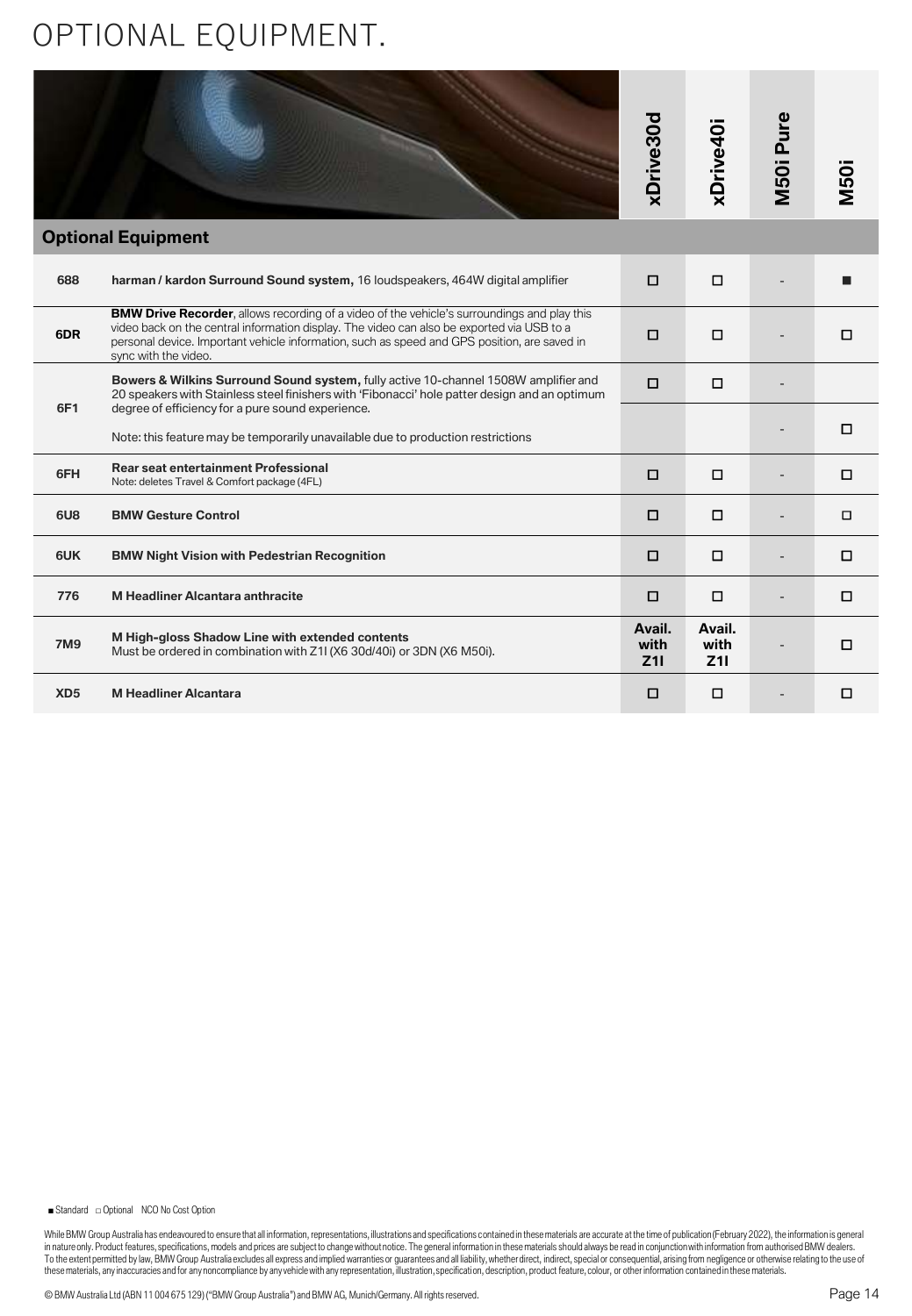# **BN**

When you buy a BMW, you can look forward to superb service and comprehensive customer care, with a network of dealerships Australia-wide ready to assist you at any time.

The Intelligent BMW Condition Based Servicing (CBS) system monitors the individual components of your vehicle's service requirements and notifies you in advance when a service is due. In conjunction with BMW Teleservices, your vehicle then sends all relevant servicing data captured by CBS directly to your preferred BMW dealer.

Using the lotest sophisticated BMW diagnostic tools, you can rest assured that your BMW will receive the highest level of attention from specialist BMW-trained technicians using only Genuine BMW Parts.

### **BMW SERVICE INCLUSIVE PACKAGES.**

Your BMW service experience can also extend to a BMW Service Inclusive package, which covers your scheduled servicing costs for a specified duration or distance (whichever comes first) in a single, ance-off advance payment.

#### Choose your level of cover

| SERVICE INCLUSIVE ITEMS                          | <b>BASIC</b>         | <b>PLUS</b> |
|--------------------------------------------------|----------------------|-------------|
| <b>OIL SERVICE</b>                               | is l                 | U,          |
| Renew engine oil & oil filter                    |                      |             |
| <b>ENGINE OIL TOP UP</b>                         | $\ddot{\phantom{1}}$ | i.          |
| If required between services:                    |                      |             |
| ANNUAL VEHICLE CHECK                             | $\bullet$            | ×           |
| <b>RENEW MICROFILTER</b>                         |                      |             |
| Replace air conditioning microfilter / activated | $\sim$               | ×           |
| choicool filter.                                 |                      |             |
| <b>RENEW AIR FILTER</b>                          | $\ddot{\phantom{1}}$ | Ø.          |
| RENEW FUEL FILTER*                               | ٠                    | ٠           |
| RENEW BRAKE FLUID                                | - 1                  | Q.          |
| <b>REPLACE SPARK PLUGS"</b>                      | <b>.</b>             | Ť,          |
| RENEW FRONT BRAKE PADS & DISCS                   |                      | ۰           |
| <b>RENEW REAR BRAKE PADS &amp; DISCS</b>         |                      | ٠.          |
| RENEW WIPER BLADE RUBBERS                        |                      | đ           |
| RENEW CLUTCH DISCS & PLATES*                     |                      | ٠           |

#### Choose your time and distance

| <b>TERMS</b>                                          |  |
|-------------------------------------------------------|--|
| 3 YEARS / 60,000 km / 100,000 km                      |  |
| 4 YEARS / 60,000km / 80,000km / 100,000km / 120,000km |  |
| 5 YEARS / 60,000 km / 80,000 km / 100,000 km          |  |
| 6 YEARS / 120,000km                                   |  |

#### BMW Service Inclusive 5 year / 80,000km package pricing

| <b>SERIES</b>         | <b>BASIC</b> | <b>PLUS</b>   |
|-----------------------|--------------|---------------|
| <b>BMW1/2 SERIES</b>  | \$1,700      | \$4,660       |
| <b>BMW 3/4 SERIES</b> | \$1,800      | <b>S4,806</b> |
| <b>BMW 5/6 SERIES</b> | 52.010       | \$5,928       |
| <b>BMW X1, X2</b>     | 51,800       | \$5,157       |
| <b>BMW X3, X4</b>     | \$2.010      | \$5,500       |
| <b>BMW X5, X6</b>     | \$2.320      | \$6.111       |
| BMW X7                | 52,370       | \$6,560       |
| BMW Z4                | \$1,800      | \$4,480       |

With BMW Service Inclusive, you can enjoy every second of driving pleasure knowing that your BMW is always getting the service it deserves. BMW Service Inclusive extensions and upgrades from Basic to Plus are also available, and all packages are fully transferable to future owners.

#### For more information, speak to your BMW Sales Consultant or Service Advisor or visit bmw.com.au/serviceinclusive today.

BMW Service inclusive Terms & Conditions agaly and can be viewed antihe at brinw.com outservice/nclusive. Package term expliny is based on the time from dote of first registration or mileage travelled, whichever occurs first. Pockoges applicable to vehicles under 12 months ham dope of first registration and prior to first service. Scheduled service gosed on the vehicle's Condition Bosed Service monitoring system and<br>nontral wear a eligible for Service Inclusive Plus pockages if warn by normal use. Pricing applicable to current generation models anly. Pricing for other BMW models available separately Pricing indudes DST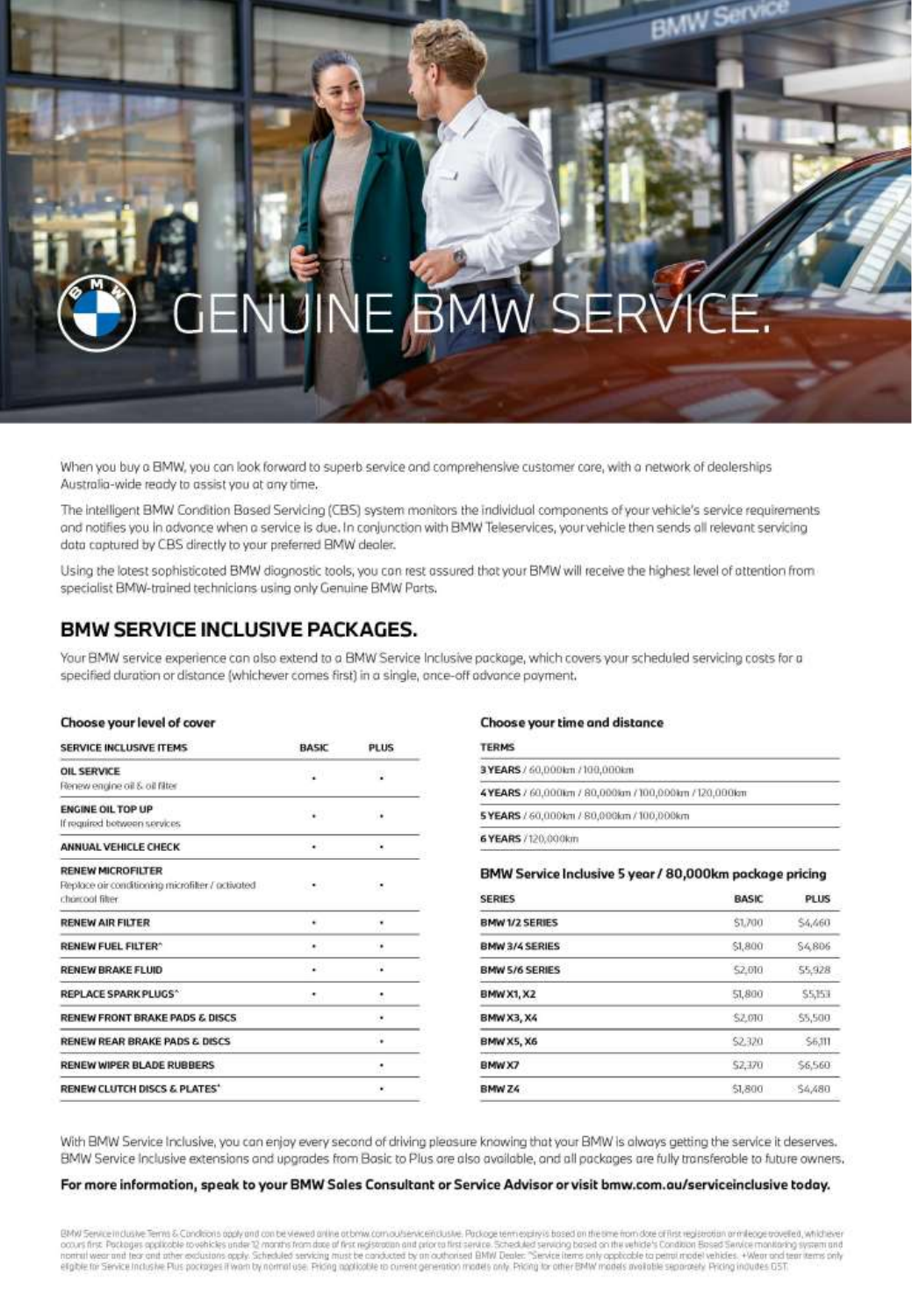

BMW Financial Services puts drivers first. We work with you to understand your needs and develop solutions to get you into your Ultimate Driving Mochine sooner. Each BMW dealership has a dedicated Business Manager ready to help make the joy of driving a BMW possible.

### FINANCE AND LEASE

We develop flexible finance solutions with terms between 24 and 60 months and no ongoing account keeping fees". Whether it's for a company vehicle or for your personal use, we have a range of products available to meet your needs.

### INSURANCE

Your insurance requirements can be as unique and individual as your vehicle - that's why BMW Premier Motor Insurance^ was developed with BMW owners in mind; it offers a host of features and benefits including your choice of accredited BMW repairer, Genuine BMW Parts and emergency accommodation costs<sup>^</sup>.

### To learn more about BMW Financial Services speak to your Business Manager or visit BMWfinance.com.au.

\*Finance provided by BMW Australia Finance Limited (ABN 78 007 101 715, Australian Credit Licence 392387). Conditions, lending criteria, fees and charges apply.

^This insurance is issued by Allianz Australia Insurance Limited, AFS Licence No. 234708 ABN 15 000 122 850 (Allianz). In arranging this insurance BMW Australia Finance Limited ABN 78 007 101 715 and authorised dealers act as agents of Allianz and not as your agent. We do not provide advice on this insurance based on any consideration of your objectives, financial situation or needs. Cover subject to policy terms, conditions, limits and exclusions. Before making a decision about this insurance please consider the PDS or the policy document available from this website. If you purchase this insurance we receive a commission from Allianz. Ask us for more information before we provide you with our services. Terms, conditions, limits and exclusions apply, please refer to the Product Disclosure Statement for further details.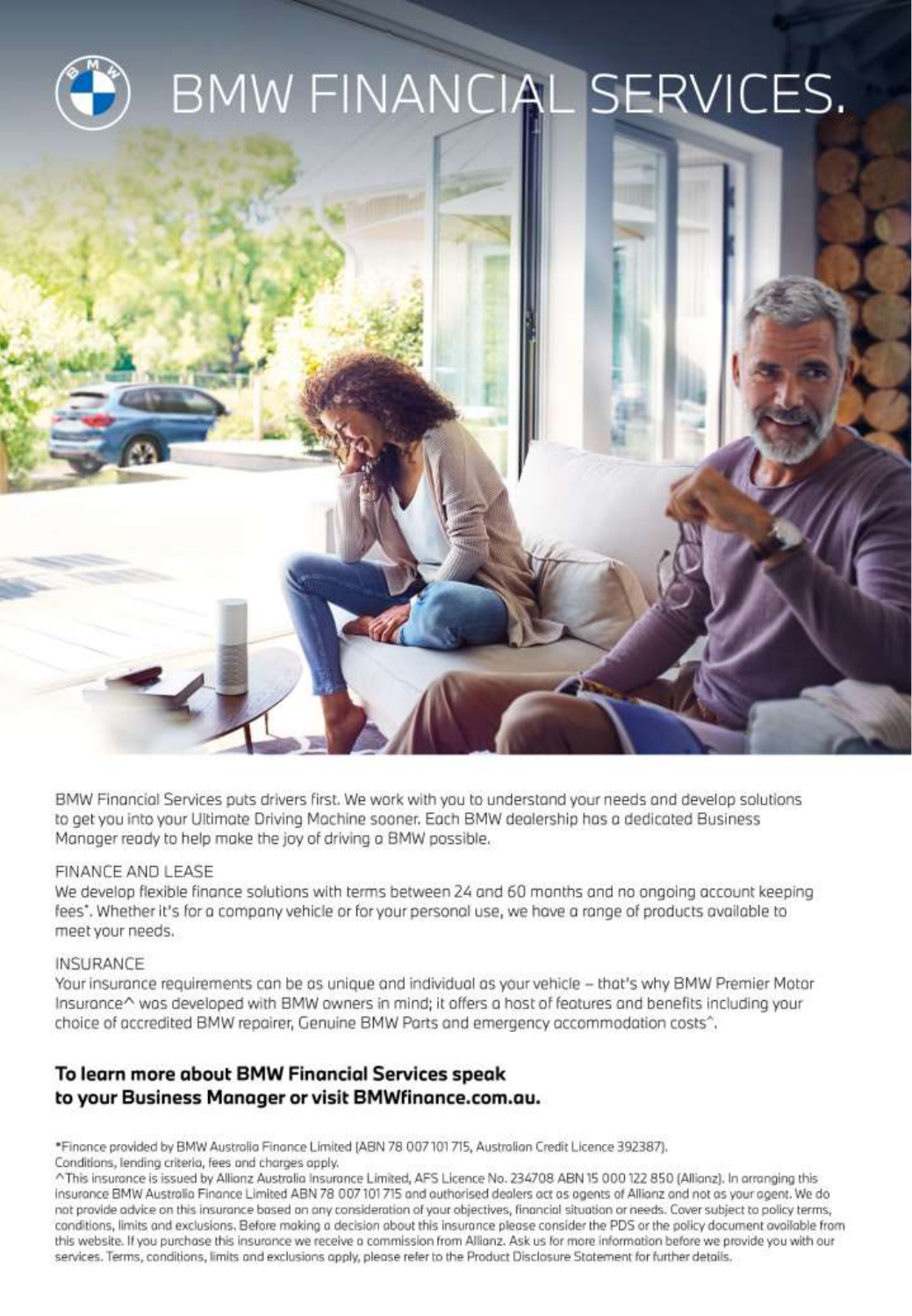

If you've ever wondered why a BMW is the Ultimate Driving Machine, a BMW Driving Experience course is for you.

If you've ever wondered what an Ultimate Driving Machine is capable of, this is the Ultimate test-drive.

BMW Driving Experience was introduced in 1977, the first of its kind initiated by on automotive manufacturer to improve the skills, reactions and awareness of drivers.

Today more than ever, the program offers drivers a positive, exhilarating experience, along with an excellent education and an enthralling opportunity to accelerate their driving abilities. This is all conducted behind the wheel of a dynamic range of Ultimate Driving Machines.

### 1. BMW COMPACT DRIVING EXPERIENCE

A half day taster of the BMW Driving Experience courses.

#### BMW ADVANCE1 **DRIVING EXPERIENCE**

An exciting introduction into performance driving, the one day course simulates unforeseen oversteer & understeer experiences, ideal driving lines and emergency braking.

### 3. BMW ADVANCE 2 DRIVING EXPERIENCE

After completing our Advance 1 course, drivers can take their skills to another level with this high-performance course designed to test their ability to the fullest.

The aim of the program is to enhance each participant's driving ability by developing attitudes and skills through a structured sequence of courses. Each course takes participants through an increasingly challenging mix of low and high speed driving exercises, that help them respond effectively in emergency situations and become progressively more confident, safe and enthusiastic drivers.

BMW Driving Experience offers a range of courses which are conducted at Australia's leading facilities, including the world renowned Phillip Island Grand Prix Circuit. All BMW Driving Experience courses are supervised by highly-trained instructors.

### To find out more about BMW Driving Experience courses and dates, please call 1800 000 269 or visit www.bmwdrivingexperience.com.au